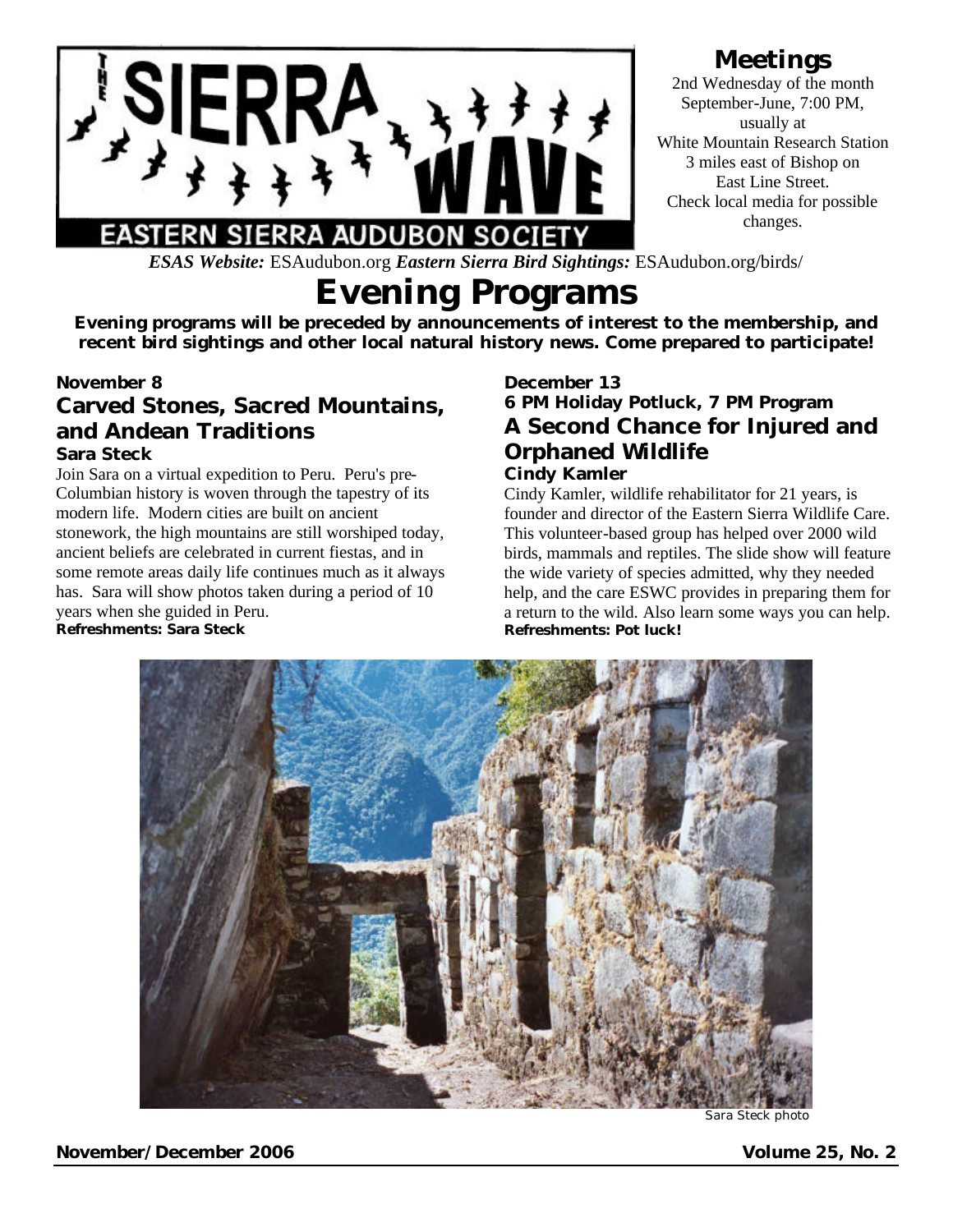# **President's Message – Big News for Willow Flycatchers**

Chapter president Chris Howard has left on fall migration, but not before forwarding an exciting message he just received:

Dear Chris, Thank you for submitting a grant application for Collaborating Funding FY2007. We are pleased to be able to grant your request for \$2,500 for the Mono Basin Willow Flycatcher Project. This project has great potential for improving the populations of Willow Flycatchers and riparian conservation. We are also pleased with the project's design that includes and trains local birders as well as shares the information with the larger community…. I look forward to working more closely with Eastern Sierra Audubon. Best regards, Claudia Eyzaguirre - Chapter Coordinator, Audubon California

When Chris McCreedy, the project lead with PRBO Conservation Science, got the news he replied:

#### Hey Chris,

That's really exciting. It is a thrill to succeed in a competitive process, and it's always great when they fund you for what you've asked for. Thanks for all of your help with the proposal, this project means a lot to me. And if any of you would like to band nestlings or look for dispersing adults in 2007, please keep in touch. Chris

Congratulations, Chris and Chris and all ESAS – and the lucky Willow Flycatchers. – *Editor*

# **November and December Field Trips and Events**

**Tuesday November 28 – Book Signing with Jon Dunn – National Geographic Field Guide to North American Birds** Spellbinder Books and Eastern Sierra Audubon are excited to host a book signing for Jon Dunn's new 5th edition National Geographic Field Guide to North American Birds on Tuesday, November 28th. Feel free to drop by the coffee bar behind Spellbinder anytime between 5PM and 8PM. Appetizers will be served. Jon, a leading expert on the identification and distribution of North American birds, has served as chief consultant on all four previous editions of this book. He is also a consultant for the American Birding Association magazine, Birding, and the former chair of the ABA Checklist Committee, as well as a member of the California Bird Records Committee and the AOU Committee on Taxonomy and Nomenclature. When Jon isn't leading birding tours in distant lands, we are fortunate that he has chosen to live in the Owens Valley. Jon is a volunteer field trip leader for two of our most popular field trips. The 5th edition, to be released in early November, is a significant revision, with newly updated range maps, a durable cover, quick-reference flaps that double as placemarkers, plus thumbtabs that make locating key sections faster and easier. Come meet Jon, chitchat about birds, and perhaps purchase a new signed 5th edition NGS! For more information, see the Events page at http://spellbinder.booksense.com.

**Saturday December 2 – Winter Birding with Jon Dunn** Crowley Lake in early winter is a fantastic place for a variety of gulls, ducks, eagles, swans, and geese. If Crowley is snowed in, we'll spend the day birding the Owens Valley, perhaps going to Tinemaha Reservoir and Klondike or looking for longspurs. Reservations are required for this trip. Contact Chris at 873-7422 or chris93514@gmail.com for reservations, trip info, and meeting time and location.

**Saturday December 16 – Bishop Christmas Bird Count (CBC)** Time and place TBA. Call Chris at 873-7422 for more information, or email him at chris93514@gmail.com

**Friday December 22 – Death Valley Christmas Bird Count (CBC)** Probably meeting at 7 AM, Furnace Creek golf course; details to be confirmed at a later date. For more information, call Gerry or Vicki at 786-2108 or email devawolfe@yahoo.com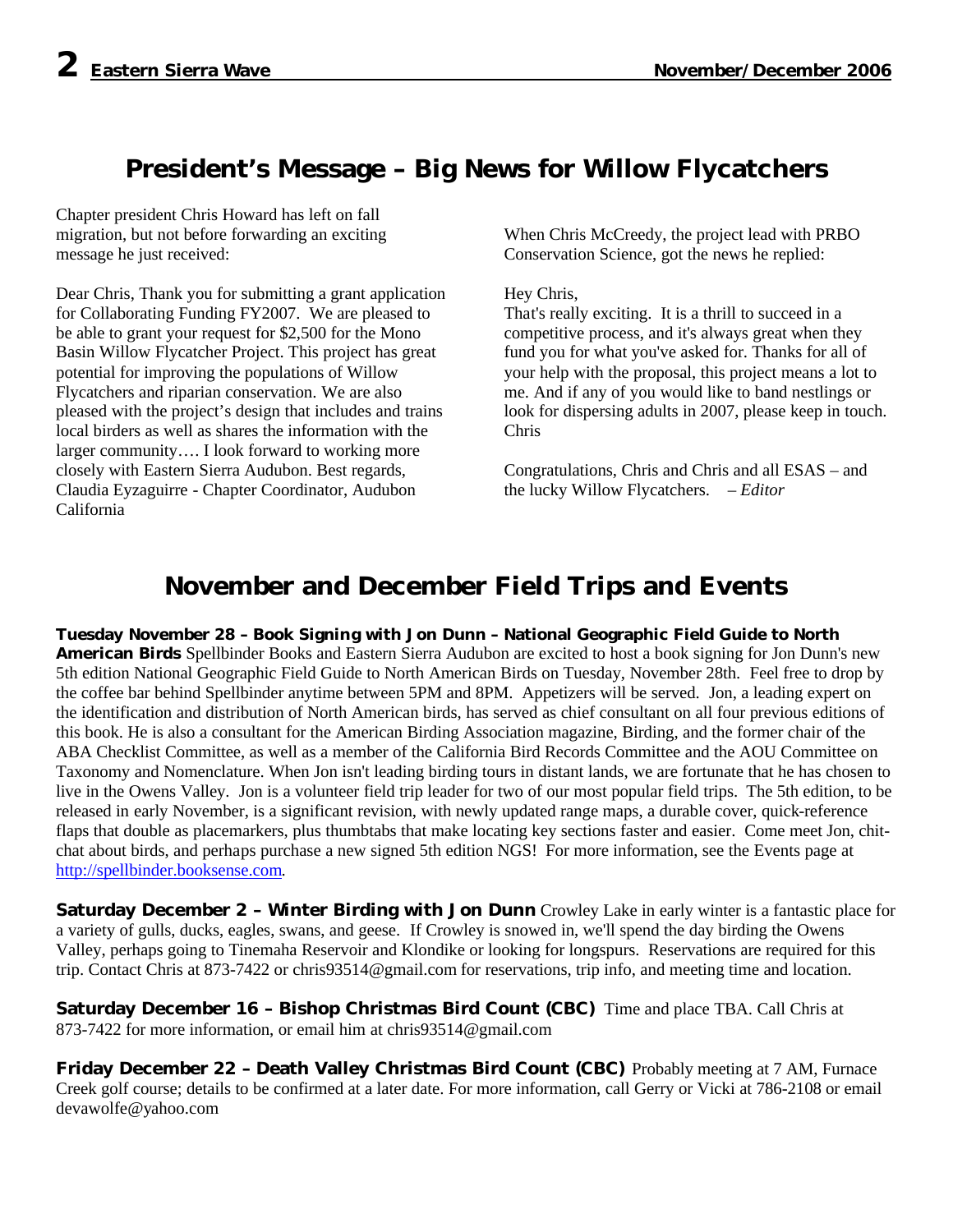## **Fall Starts in Spring Tom and Jo Heindel**

When most people think of fall, visions of falling multicolored leaves, the World Series or football come to mind. Conversely, when birders think of fall they have visions of vagrants (unexpected species) dancing in their heads.

The calendar concept of fall has little to do with fall for birds and birders. Fall begins in early June when the first female Wilson's Phalaropes arrive from their northern breeding grounds. The females lay their eggs and then depart leaving the domestic duties to the males as they head for the high Andean lakes of South America. By late June the first Rufous Hummingbirds return to Inyo from as far north as Alaska. For some species (e.g., shorebirds) the adults depart the northern tundra before the young who make their way without help and reach the wintering grounds on their own. Fall migration can extend into December with a few birds lingering into January. This is especially true for some ducks, such as White-winged Scoters and Barrow's Goldeneyes, who visit for a time, then continue their southward journey.

Each species has a 'window' or period of time during which they are expected to occur here. For some species it is very short, perhaps less than two weeks, while others move through during a two- to three-month span. The Connecticut Warbler, not surprising based on its name, is an eastern and northern species that is a vagrant to Inyo County. All five records are between 20 September and 1 October for one of the briefest windows for a bird occurring that "often". Most migrants pass through quickly in spring and more leisurely in fall, often taking three months or more to reach their wintering grounds in southern California, South America or points in between.

The finding of an unexpected species is cause for a great deal of excitement among the birding community. The resulting behavior cannot be explained to nor understood by a non-birder but it requires no apology or accounting to compatriots. Vagrant fever has many bizarre side effects causing the afflicted to drive all night through rain and snow or fly a red-eye special to reach the location where a vagrant was reputed to be the previous day. The more rare the species, the more bizarre the behavior. There is no known cure nor is anybody working to find one. One could say that migrating birds often cause birders to migrate with them!

As just one example, on 19 August 2006 visiting birder Bill Deppe went to Crystal Spring southeast of Tecopa and China Ranch. It is an innocuous, small

spring in a trashed mining site but there are water, bugs, and cover, making it perfect if you are a bird! Bill found and photographed a Wood Thrush, an eastern vagrant that had only been recorded once before in the county when Brian Daniels of Long Beach photographed one at Furnace Creek Ranch 15 November 1986. Shortly after its initial appearance it lost its tail and was forced to remain while it molted in a new one because a bird cannot migrate without its 'rudder.' Birders from all over the state came to this out-of-the-way spot to see and be a part of an amazing avian event. Birders know that vagrants are in the county waiting to be found and that the more time they spend looking the greater are their changes of being rewarded with a gem…and it may be a diamond!



Wood Thrush, Jim Pike photo; Crystal Spring, Chris Howard

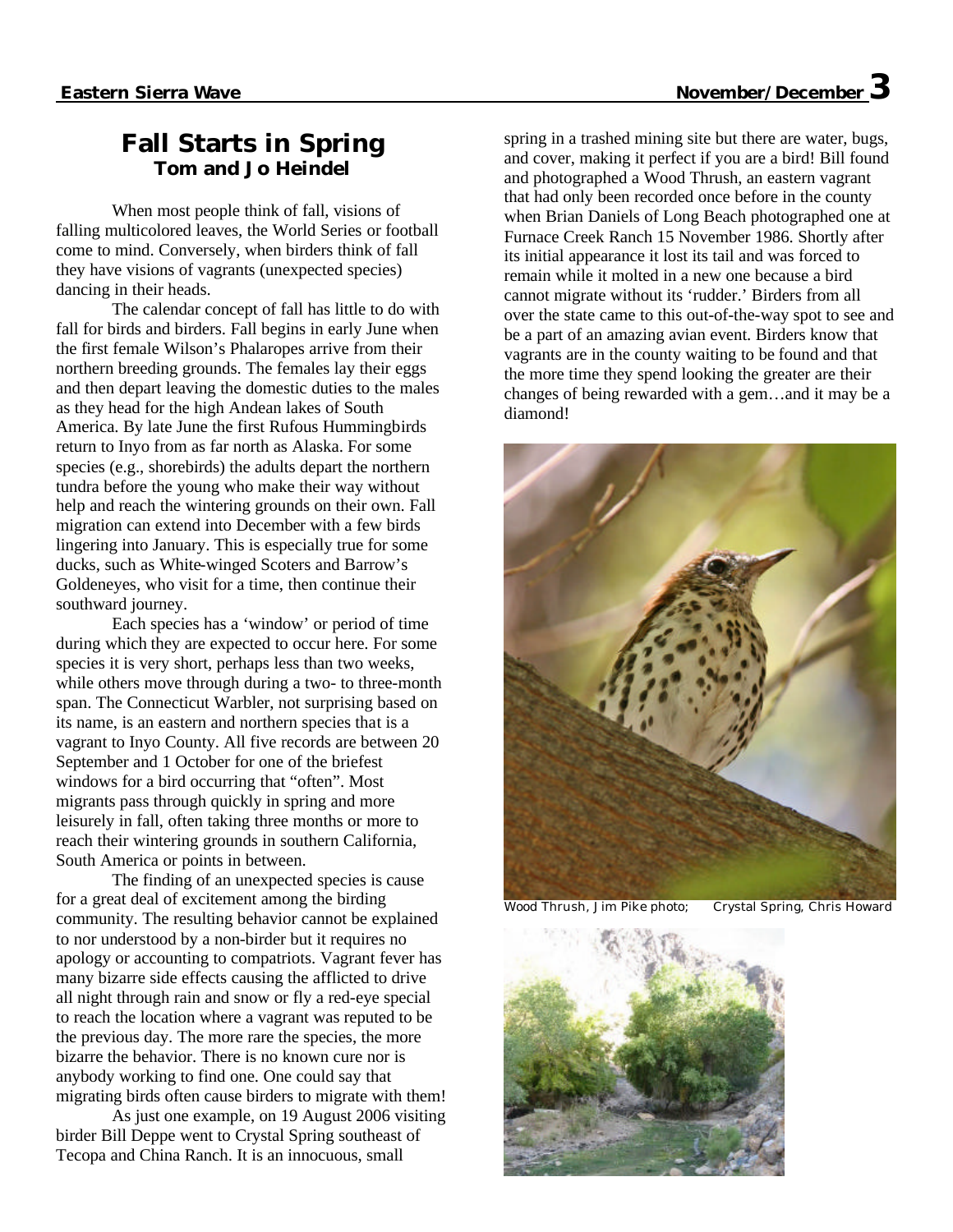.

# **50,000 Volunteers, 500,000 Pounds of Trash, but Only One Singing Gorilla**



The 3rd annual Bishop Creek Drainage Cleanup sponsored by the California Coastal Commission was a great success. On October 7, fourteen volunteers showed up on a chilly, beautiful fall day to clean up our local waters. About four and a quarter miles of stream banks and lake shorelines were cleaned and 68 pounds of trash and recyclables were picked up in the basin. The recyclables totaled 26 pounds. The trash mostly included fishing line, worm containers, and food wrappers; the recyclables were mostly bottles and cans. Here in Bishop we did not win the \$100 prize awarded to the inland area that found the most unusual item. The winner was a volunteer in Yolo County who found a first edition of a book titled "Sheep Management and Disease." Tucked inside the book was a news clipping from the San Francisco Examiner's editorial page dated February 2, 1951. Harder to compete with was the northern California team who won the prize with a toy gorilla clad in a sequined dress that sings in Spanish. We can try for next year's prize.

 In California, beach and inland waterway cleanups took place up and down the California coast, from Mexico to the Oregon border, around San Francisco Bay, and at sites as far inland as Lake Tahoe, the Salton Sea, and Bishop.

 With 70% of the cleanup sites reporting, the statewide count stands at 36,093 volunteers, which should approach the event goal of 50,000 volunteers. Those volunteers picked up 510,326 pounds of trash and an additional 50,126 pounds of recyclable materials, for a total of 560,451 pounds. We are still awaiting the final count.

 Past Coastal Cleanup Day data tell us that most (between 60-80 percent) of the debris on our beaches and shorelines comes from inland sources, traveling through storm drains or creeks out to the beaches and ocean. Rain – or even something as simple as hosing down a sidewalk – can wash cigarette butts, bits of styrofoam, pesticides, and oil into the storm drains and out to the ocean. The California Coastal Commission is asking all Californians to take responsibility for making sure trash goes where it belongs: securely in a trashcan, recycling bin, or a hazardous waste dump when appropriate.

 In the Bishop Creek Drainage while cleaning up amid the beautiful fall colors, volunteers enjoyed bagels, muffins and coffee provided by Great Basin Bakery and a drawing of items from artist Nancy Overholtz, the Manzanar History Association, and Spellbinder Books. And they fulfilled the mission of the California Coastal Commission: to encourage Californians to clean their local beaches, shorelines, and inland waterways while raising awareness about the connection between personal responsibility for one's trash and the health of our waterways and wildlife. – **Sara Steck, Inyo County Coordinator for the California Coastal Commission Cleanup**

**Where will you be November 16-19?** How about learning the story of *Birds on the Wind* – the "where, why, and when" of bird migration with Kevin Karlson - or taking his workshop on *Birding Made Simpler*? Marvel at the *Falcons of North America* by noted photographer John Hendrickson and consider the environmental implications of *\$4.00 a Gallon Birding* discussed by Kimball Garrett. Interested in raptors? Simone Whitecloud will help you out with *Raptors Demystified*. How about attending a program by Joe Morlan about the *Birds and Wildlife of Eastern Australia* if you want to wander farther afield? If not, Ed Harper's program on *Sharing the Experience of Central Valley Birding* will be a delight.

Have you guessed yet? Come to the Tenth Annual Central Valley Birding Symposium in Stockton, CA November 16-19 and experience all these things as well as field trips, the "Birder's Market," and more. Brochures will be on the way soon, and advance information will be available at our website, http://cvbs.org

Hope to see you there! – **Cheri Pillsbury, Central Valley Birding Symposium**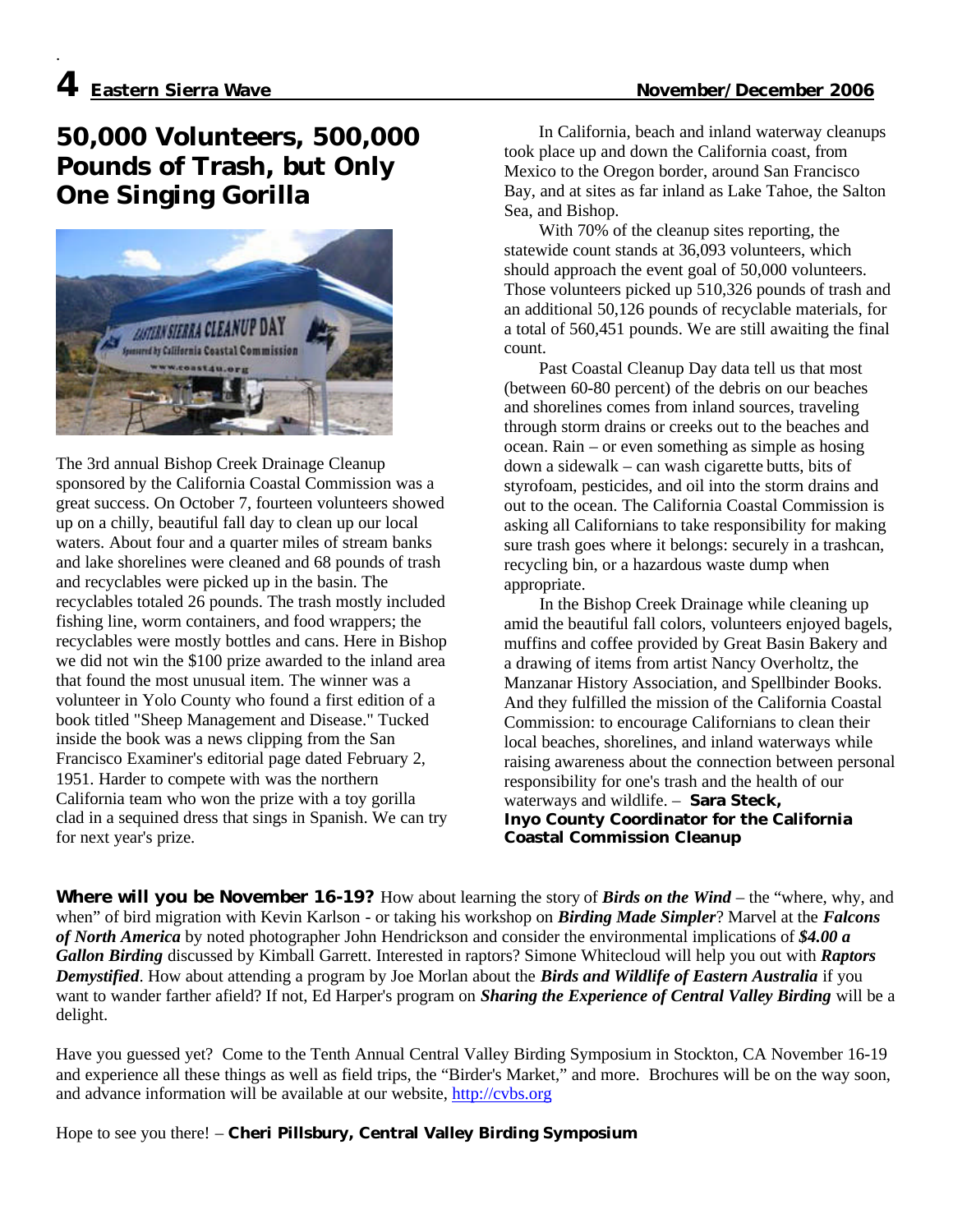# **Owens Lake – Nationally Significant Important Bird Area**

Eastern Sierra Audubon's own Jon Dunn led 30 eager birders August  $26<sup>th</sup>$  to this resurging wildlife location. And the participants were not disappointed. Twenty species of shorebirds were identified. As hoped for, Jon spent hours teaching identification skills such as the timing of a bird's appearance (juveniles, males, females), its molting condition (juvenile or adult) and its behavior. All of these are clues to knowing what bird you are studying.

Species of note on this day were Semipalmated Sandpiper, Sanderling, Black-bellied Plover, Snowy Plover, Marbled Godwit and Bairds Sandpiper. While the Godwit and Snowy Plover will winter along the coast, the Semipalmated Sandpiper, Sanderling, Black-Bellied Plover and Bairds Sandpiper will migrate far into southern South America… the Pampas of Argentina or Tierra Del Fuego. With a tail wind they can average 45 mph and fly continuously for 60 or 70 hours. Spending time with these birds you feel genuine awe realizing that many have come to Owens Lake from the high Arctic and have so much farther to travel on their fat deposits. They rely on Owens Lake and other similar sites in North America for energy. Their populations cannot long survive if these places are lost or harmed. In the case of Owens Lake, habitat is being restored to historic levels.

The uniqueness of Owens Lake is due to the fact that it is the largest inland nesting site for the Snowy

Plover, and it has been designated by the National Audubon Society as a Nationally Significant Important Bird Area. Literally thousands of shorebirds can be seen during spring and fall migration. The most numerous species that migrate through Owens Lake are American Avocets, Least Sandpiper, Western Sandpiper, Wilson's Phalarope (heading for Bolivia and Argentina) and Rednecked Phalarope (will spend the winter in the open ocean of the South Pacific). Peaking in April and August, shorebirds crowd each other while feeding across the lake bed. As in the historic past, birds put on layers of fat to power vast distances of flight by consuming brine flies thriving on algae spawned by the water used by the Los Angeles Department of Water and Power to control the regional dust health hazard.

Once or twice a year, usually during migration time, Eastern Sierra Audubon invites members and the public out onto Owens Lake. Since access to the general public isn't allowed in the dust control project areas due to safety concerns, this is a rare opportunity to find hundreds if not thousands of shorebirds representing various species. Look for our next trip in April and again next August or September.

Special thanks to Wayne Bamossy of the Los Angeles Department of Water and Power and Walt Sharer of CH2MHILL for assisting Eastern Sierra Audubon trips out to Owens Lake. **Mike Prather**

## **New Members!**

Are you wondering why your name is on the new members welcome list so long after the fact? The reason is twofold. First, your Membership Chair missed the September newsletter deadline (my apologies). Second, we don't receive membership lists from Audubon National until several months after you join. That doesn't mean we don't appreciate you! We would love to see you at our meetings. So, **Welcome To ESAS!** – Kay Wilson, Membership Chair

**Lillian A. Altman M. Ambrose Connie Arechiga Ted Carleton Andy Cheeseman Thomas W. Crowe**

**Betty Diegel Lyn Haber Scott Hetzler Rosemary Jarrett Betty Knapp Victor B. Link Doris M. Link**

**Ronald & Barbara Oriti Michele Rehman Norman Roe A. Stankowicz Jeanne Walter Sandra Whitehouse**